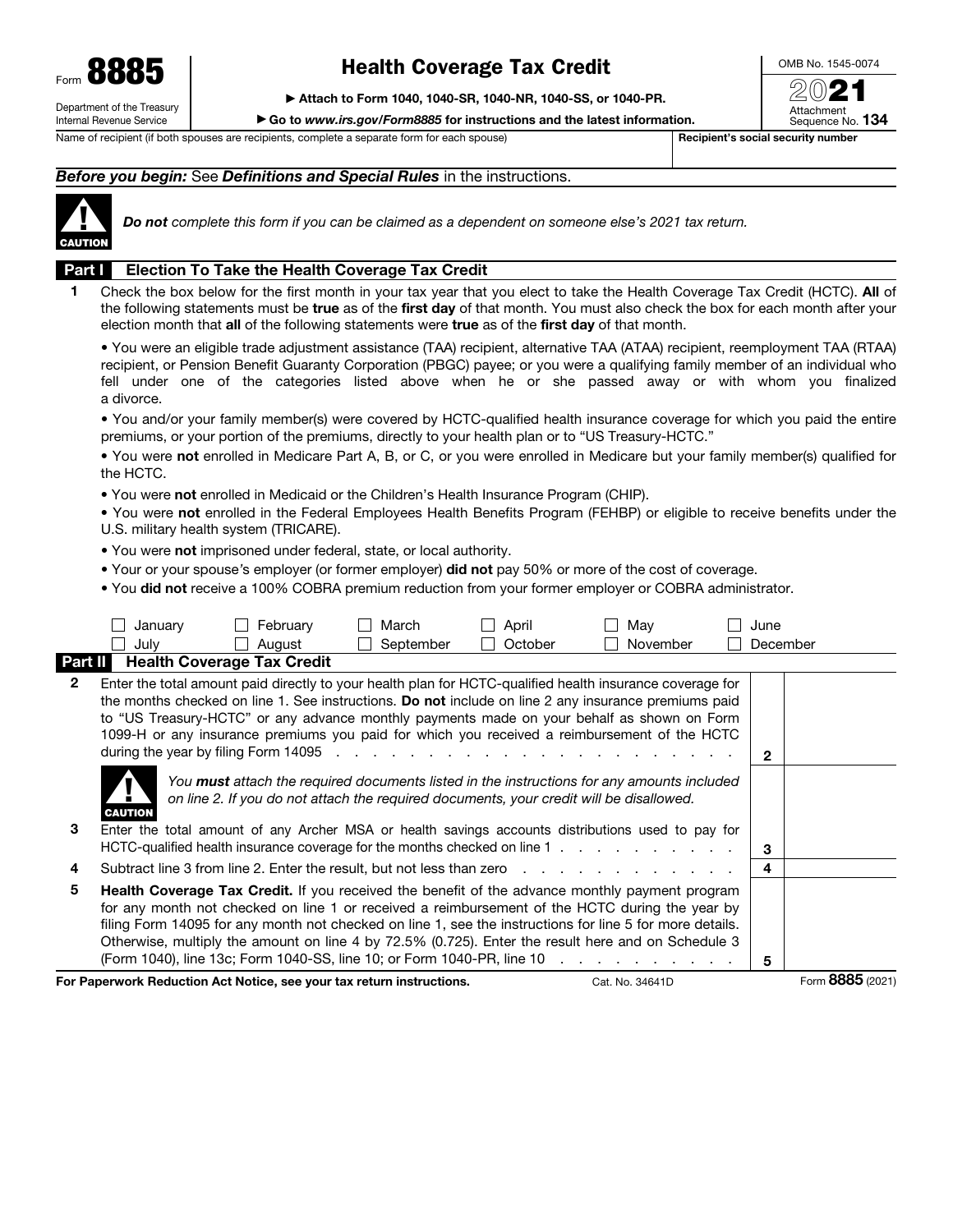# 2021 **Instructions for Form 8885**



Section references are to the Internal Revenue Code unless otherwise noted.

# **What's New**

**Expiration of the Health Coverage Tax Credit (HCTC).** The HCTC expires at the end of 2021. The HCTC can't be claimed for coverage months beginning in 2022. The advance monthly payment program will continue through December 2021 but will not accept HCTC payments in 2022.

**COBRA premium reductions.** The American Rescue Plan Act of 2021 provided temporary 100% premium subsidies for eligible former employees enrolled in COBRA coverage. If you received a 100% COBRA premium reduction from your former employer or COBRA administrator, don't check any boxes on line 1 for the coverage months for which you received such reduction. You aren't eligible to claim the HCTC for those months and may need to repay on line 5 any advance payments of the HCTC made for your benefit for those months.

## **Future Developments**

For the latest information about developments related to Form 8885 and its instructions, such as legislation enacted after they were published, go to *[IRS.gov/Form8885](https://www.irs.gov/form8885)*.



*Relatively few people are eligible for the HCTC. See* Who Can Take for the HCTC. See Who Can Ta<br>
This Credit, later, to determine *whether you can claim the credit.*

# **General Instructions**

# **Purpose of Form**

Use Form 8885 to elect and figure the amount, if any, of your HCTC.

**Self-Employed Health Insurance Deduction Worksheet.** If you are completing the Self-Employed Health Insurance Deduction Worksheet in your tax return instructions and you were an eligible trade adjustment assistance (TAA) recipient, alternative TAA (ATAA) recipient, reemployment TAA (RTAA) recipient, or Pension Benefit Guaranty Corporation (PBGC) payee, you must complete Form 8885 before completing that worksheet. When figuring the amount to enter on line 1 of the worksheet, do not include:

• Any amounts you included on Form 8885, line 4, or on Form 14095, The Health Coverage Tax Credit (HCTC) Reimbursement Request Form;

• Any qualified health insurance coverage premiums you paid to "US Treasury-HCTC" for eligible coverage months for which you received the benefit of the advance monthly payment program; or

• Any advance monthly payments your health plan administrator received from the IRS, as shown on Form 1099-H, Health Coverage Tax Credit (HCTC) Advance Payments.

# **Who Can Take This Credit**

You can elect to take the HCTC only if (a) you were an eligible TAA, ATAA, or RTAA recipient or PBGC payee in 2021; or you were the qualifying family member of an eligible TAA, ATAA, or RTAA recipient or PBGC payee who passed away or finalized a divorce with you (see *Continued Qualification for Family Members After Certain Life Events*, later); (b) you can't be claimed as a dependent on someone else's 2021 tax return; and (c) you met all of the other conditions listed on line 1. If you can't be claimed as a dependent on someone else's 2021 tax return, review Form 8885, Part I, to see if you are eligible to take this credit.

**Election to take the HCTC.** You must elect the HCTC to receive the benefit of the HCTC. Make your election by checking the box on line 1 for the first eligible coverage month you are electing to take the HCTC and all boxes on line 1 for each eligible coverage month after the election month. Once you elect to take the HCTC for a month in 2021, the election to take the HCTC applies to all subsequent eligible coverage months in 2021. The election doesn't apply to any month for which you aren't eligible to take the HCTC.

For 2021, the election must be made no later than the due date (including extensions) of your tax return.

*Example.* You were an eligible RTAA recipient between February 2021 and October 2021 and you otherwise met the HCTC requirements during that period. You wish to take the HCTC starting in April 2021. You would check the box on line 1 for April to elect the HCTC for your April coverage. You must then check every box on line 1 through, and including, October because you're eligible to take the HCTC

for those coverage months. Your election applies to your April through October coverage months.

*Even if you can't claim the HCTC on your income tax return, you*  **cAUTION** on your income tax return, you *the HCTC for any months you participated in the advance monthly payment program. Failing to make a timely election will require you to report advance monthly HCTC payment amounts as an additional tax owed on your tax return.*

## **Definitions and Special Rules**

## **TAA Recipient**

You were an eligible TAA recipient as of the first day of the month if, for any day in that month or the prior month, you:

• Received a trade readjustment allowance, or

• Would have been entitled to receive such an allowance except that you hadn't exhausted all rights to any unemployment insurance (except additional compensation that is funded by a state and isn't reimbursed from any federal funds) to which you were entitled (or would be entitled if you applied).

**Example.** You received a trade readjustment allowance for January 2021. You were an eligible TAA recipient as of the first day of January and February.

## **ATAA Recipient**

You were an eligible ATAA recipient as of the first day of the month if, for that month or the prior month, you received benefits under an alternative trade adjustment assistance program for older workers established by the Department of Labor.

**Example.** You received benefits under an alternative trade adjustment assistance program for older workers for October 2021. The program was established by the Department of Labor. You were an eligible ATAA recipient as of the first day of October and November.

#### **RTAA Recipient**

You were an eligible RTAA recipient as of the first day of the month if, for that month or the prior month, you received benefits under a reemployment trade adjustment assistance program for older workers established by the Department of Labor.

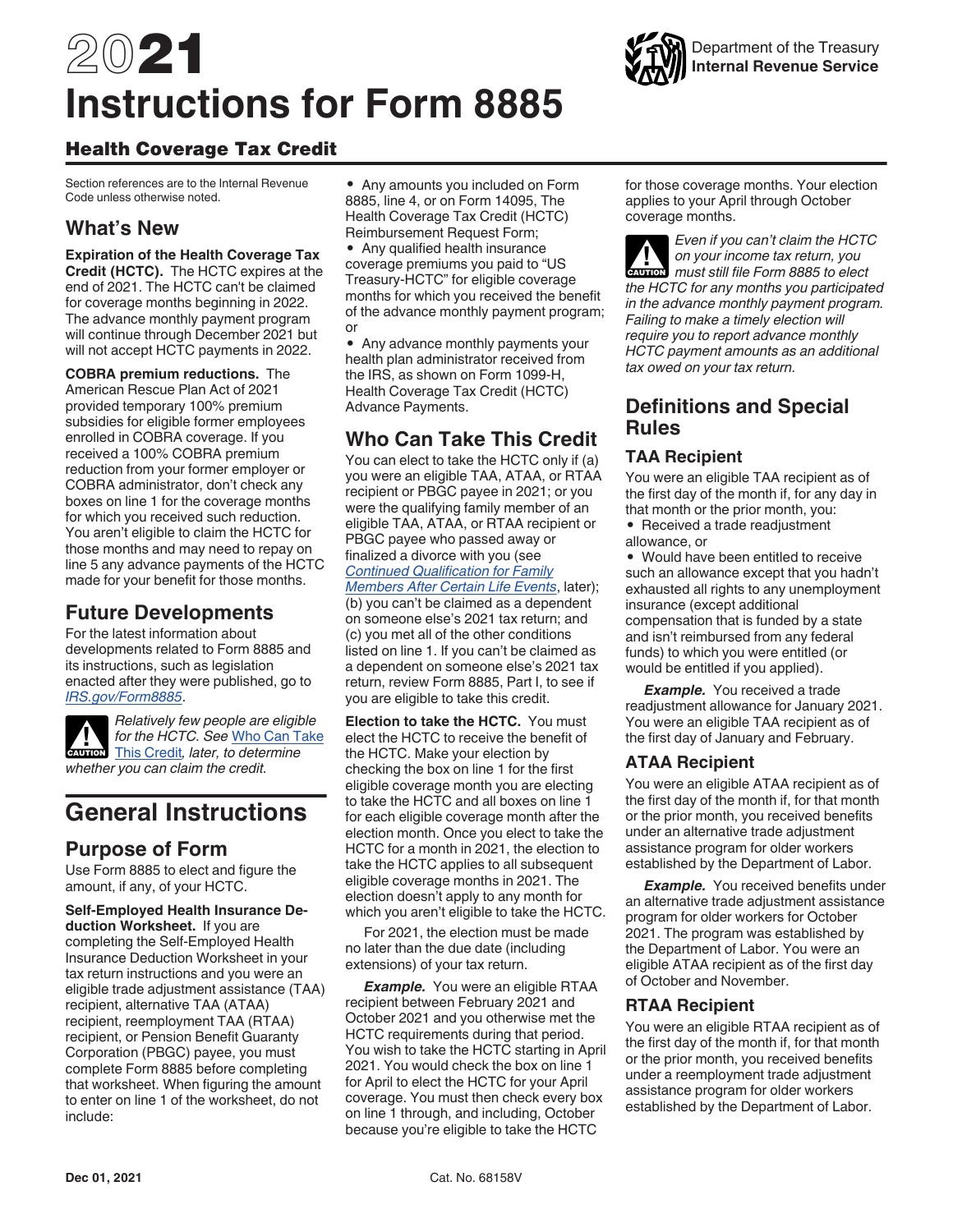**Example.** You received benefits under a reemployment trade adjustment assistance program for older workers for January 2021. The program was established by the Department of Labor. You were an eligible RTAA recipient as of the first day of January and February.

#### **PBGC Payee**

You were an eligible PBGC payee as of the first day of the month if both of the following apply.

1. You were age 55 to 65 and not enrolled in Medicare as of the first day of the month.

2. You received a benefit for that month that was paid by the PBGC under title IV of the Employee Retirement Income Security Act of 1974 (ERISA).

If you received a lump-sum payment from the PBGC after August 5, 2002, you meet item (2) above for any month that you would have received a PBGC benefit if you hadn't received the lump-sum payment.

## **Continued Qualification for Family Members After Certain Life Events**

Qualifying family members (spouses and dependents) (see *Qualifying Family Member*, later) can be considered recipients and file Form 8885 under their name and social security number after certain life events. You are considered a recipient and are eligible to newly receive, or continue to receive, the HCTC in the event that a related TAA, ATAA, or RTAA recipient or PBGC payee dies or finalizes a divorce with you and you were a qualifying family member immediately before such event. The TAA, ATAA, or RTAA recipient or PBGC payee doesn't need to elect the HCTC prior to the event. People who were qualifying family members can receive the tax credit for eligible coverage months up to 24 months from the death or divorce, or until the first coverage month that begins on or after January 1, 2022, whichever comes first. Eligibility to receive the HCTC may begin in either the month of the death or divorce or the month following the death or divorce.

*Example.* Your spouse was a PBGC payee and died on August 20, 2020. You are eligible to receive the HCTC as a recipient for coverage for August 2020 through December 2021, subject to the other general HCTC requirements. If you didn't have separate coverage for August, you are eligible to receive the HCTC as a recipient for coverage for September 2020 through December 2021, subject to the other general HCTC requirements.

## **Qualified Health Insurance Coverage**

Qualified health insurance coverage for the HCTC is any of the following.

1. Coverage under a group health plan available through the employment of your spouse, but see the instructions for line 1, later, for information on when enrollment in, or an offer of, employer-sponsored coverage makes you an individual ineligible for the HCTC.

2. Coverage under a non-group (individual) health insurance plan other than a qualified health plan offered through a Marketplace. Individual health insurance doesn't include any insurance connected with a group health plan or federal- or state-based health insurance coverage.

3. Coverage under a Consolidated Omnibus Budget Reconciliation Act (COBRA) continuation provision (as defined in section 9832(d)(1)).

4. State-based coverage. State-based coverage includes the following.

a. Continuation coverage provided by the state under a state law that requires such coverage.

b. A qualified state high-risk pool (as defined in section 2744(c)(2) of the Public Health Service Act).

c. A health insurance program offered for state employees.

d. A state-based health insurance program that is comparable to the health insurance program offered for state employees.

e. An arrangement entered into by a state and (i) a group health plan (including such a plan that is a multiemployer plan as defined in section 3(37) of ERISA), (ii) an issuer of health insurance coverage, (iii) an administrator, or (iv) an employer.

f. A state arrangement with a private sector health care coverage purchasing pool.

g. A state-operated health plan that doesn't receive any federal financial participation.

5. Coverage under a health plan funded by a voluntary employees' beneficiary association (VEBA) that was established through a bankruptcy court.

**Exception.** Qualified health insurance coverage doesn't include any of the following.

• Any state-based coverage listed in items 4a through 4g above unless it also meets the requirements of section 35(e) (2).

• A flexible spending or similar

arrangement.

• Any insurance if substantially all of its coverage is of excepted benefits

described in section 9832(c). For example, if you purchase dental or vision benefits separately, these benefits aren't qualified health insurance coverage. But, if you purchase dental or vision benefits as part of a comprehensive package and these benefits don't represent substantially all of its coverage, the comprehensive package of benefits, including the dental and vision benefits, may be qualified health insurance coverage and the premiums paid may be eligible for the HCTC.



*For more information about whether your coverage is qualified health insurance coverage, go to [IRS.gov/HCTC](https://www.irs.gov/hctc).*

#### **Qualifying Family Member**

A qualifying family member is:

• Your spouse (a spouse doesn't include someone who is legally separated from his or her spouse under a decree of divorce or of separate maintenance (but see *Married Persons Filing Separate Returns*, later)), or

• Anyone whom you can claim as a dependent (but see the exception for *Children of Divorced or Separated Parents*, later).

For any month that you are eligible to take the HCTC, you can include premiums paid for a qualifying family member for that eligible coverage month if all of the following statements were true as of the first day of that eligible coverage month.

• The qualifying family member was covered by qualified health insurance coverage for which you paid some or all of the premiums. You and your qualifying family member don't have to be covered by the same coverage.

• The qualifying family member wasn't enrolled in Medicare Part A, B, or C.

• The qualifying family member wasn't enrolled in Medicaid or the Children's Health Insurance Program (CHIP).

• The qualifying family member wasn't enrolled in the Federal Employees Health Benefits Program (FEHBP) or eligible to receive benefits under the U.S. military health system (TRICARE).

• The qualifying family member wasn't covered by, or eligible for coverage under, any employer-sponsored health insurance coverage as described in the instructions for line 1, later.

**Note.** If you are an eligible TAA, ATAA, or RTAA recipient or PBGC payee who enrolled in Medicare, you may be able to take the HCTC for coverage of qualifying family members. You can receive the HCTC for the health plan premiums of your qualifying family member(s) for eligible coverage months up to 24 months from the month you enrolled in Medicare, or until the first coverage month that begins on or after January 1, 2022,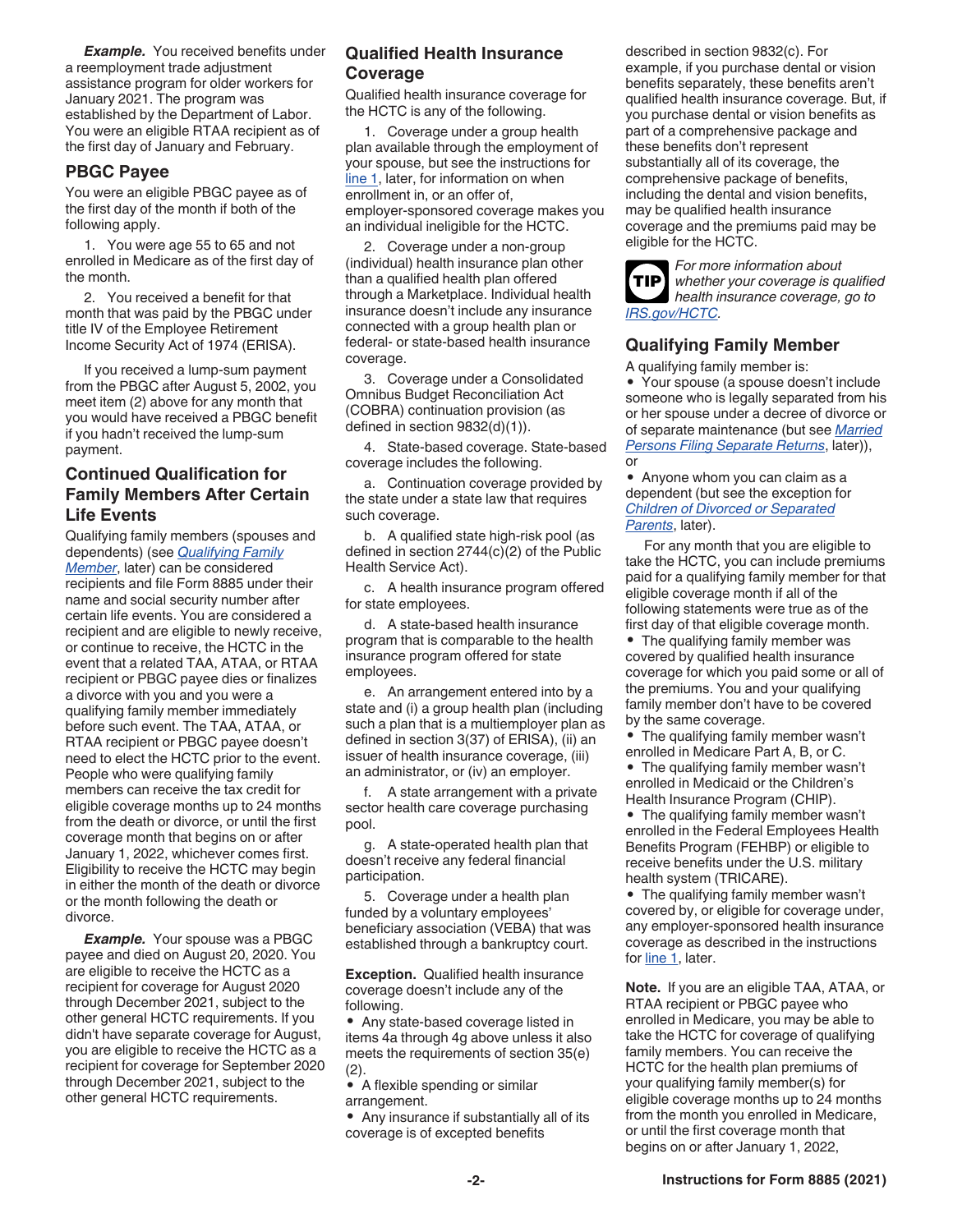whichever comes first. In order to receive the HCTC, your qualifying family members must meet all of the requirements described earlier.

#### **Married Persons Filing Separate Returns**

Your spouse isn't treated as a qualifying family member if you and your spouse file separate returns and either (1) or (2) below applies.

1. Your spouse was also an eligible TAA, ATAA, or RTAA recipient or PBGC payee in 2021.

2. All of the following apply.

a. You lived apart from your spouse during the last 6 months of 2021.

b. A qualifying family member (other than your spouse) lived in your home for more than half of 2021.

c. You provided over half of the cost of keeping up your home.

#### **Children of Divorced or Separated Parents**

Even if you can't claim your child as a dependent, he or she is treated as your qualifying family member for the HCTC if both of the following apply.

• You were the child's custodial parent. Generally, the custodial parent is the parent with whom the child resided for the greater number of nights in 2021. If the counting nights rule applies, and the child

resided with each parent for an equal number of nights in 2021, the custodial parent is the parent with the higher adjusted gross income for 2021. • The child's other parent can claim the child as a dependent under the rules for children of divorced or separated parents. See the Instructions for Forms 1040 and

1040-SR, or Pub. 501, Dependents, Standard Deduction, and Filing Information, for details.

Conversely, if you can claim your child as a dependent under the special rule for a child of divorced or separated parents but you aren't the child's custodial parent, the child isn't your qualifying family member for purposes of the HCTC.

*The child must also meet all the other conditions of a qualifying*  other conditions of a qualifying<br> **EXUTION** family member, defined earlier, in *order for you to claim the HCTC for the qualified health insurance coverage of the child.*

#### **Participants in a Health Insurance Marketplace**

A qualified health plan offered through a Marketplace isn't qualified health insurance coverage for the HCTC in 2021. And you can't take the premium tax credit (PTC) for any months checked on line 1. However, subject to the general eligibility and election rules for the HCTC and the PTC, you may be able to claim the PTC and the HCTC in the same month for

different coverage. For example, if you elect the HCTC for self-only COBRA coverage in a month, you can take the PTC for the Marketplace coverage of your family members for that same month if you and your eligible family members are otherwise eligible to take the PTC and the HCTC, as applicable.

You may also be able to claim the HCTC and the PTC for different coverage of the same individuals in different months of the year but need to apply the following special instructions for completing Form 8962. If you elected to take the HCTC or received the benefit of advance payments of the HCTC for at least 1 month of the year and the individual(s) covered under the qualified health insurance coverage for the HCTC were also enrolled in a qualified health plan offered through a Marketplace for at least 1 other month of the year, complete Form 8962 as provided in the Form 8962 instructions, but:

• Figure your PTC for only those months not checked on Form 8885, line 1;

• Complete Form 8962, column (f) of lines 12 through 23, for all months for which advance payments of the premium tax credit (APTC) were made, even those months checked on Form 8885, line 1; and

• If you complete Form 8962, line 27 (Excess advance payment of PTC), determine Form 8962, line 28 (Repayment limitation), as follows.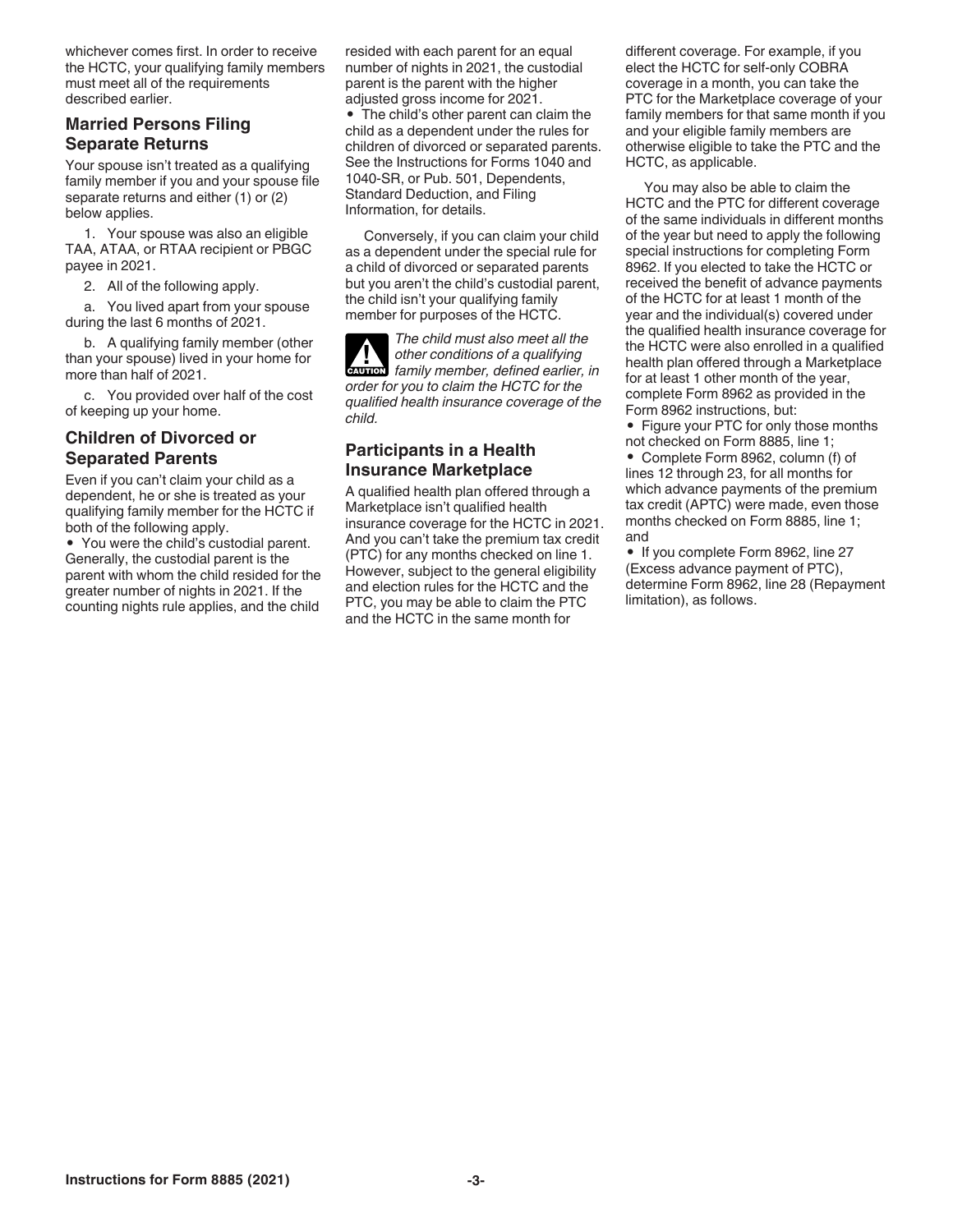| IF                                                                                                                                                                                                                                                     |                                                            | THEN $\dots$                                                                                                                                                                                                                                                                                                                                                                                                                                                                                                                 |                                                                                                                                                                                 |  |  |  |
|--------------------------------------------------------------------------------------------------------------------------------------------------------------------------------------------------------------------------------------------------------|------------------------------------------------------------|------------------------------------------------------------------------------------------------------------------------------------------------------------------------------------------------------------------------------------------------------------------------------------------------------------------------------------------------------------------------------------------------------------------------------------------------------------------------------------------------------------------------------|---------------------------------------------------------------------------------------------------------------------------------------------------------------------------------|--|--|--|
| the amount on Form 8962, line 5, is 400 or more,                                                                                                                                                                                                       |                                                            | leave Form 8962, line 28, blank and enter the amount from line 27 on line 29.                                                                                                                                                                                                                                                                                                                                                                                                                                                |                                                                                                                                                                                 |  |  |  |
| the amount on Form 8962, line 24, is zero or blank,                                                                                                                                                                                                    |                                                            |                                                                                                                                                                                                                                                                                                                                                                                                                                                                                                                              | leave Form 8962, line 28, blank and enter the amount from line 27 on line 29.                                                                                                   |  |  |  |
| you didn't receive the benefit of advance monthly payments of the HCTC,                                                                                                                                                                                |                                                            |                                                                                                                                                                                                                                                                                                                                                                                                                                                                                                                              | leave Form 8962, line 28, blank and enter the amount from line 27 on line 29.                                                                                                   |  |  |  |
| the amount on Form 8962, line 24, is greater than zero,                                                                                                                                                                                                | after you complete Form 8962, line 27, complete Form 8885. |                                                                                                                                                                                                                                                                                                                                                                                                                                                                                                                              |                                                                                                                                                                                 |  |  |  |
| and<br>you received the benefit of advance monthly payments of the HCTC for<br>at least 1 month of the year for individual(s) who were enrolled in a<br>qualified health plan offered through a Marketplace for at least 1 other<br>month of the year, |                                                            | If you aren't instructed to complete the Excess Advance HCTC Repayment Worksheet<br>for Form 8885, line 5, add the amount from Form 8885, line 5, if any, to the applicable<br>repayment limitation provided in the instructions for Form 8962, line 28. Enter the result<br>on Form 8962, line 28, and complete Form 8962, line 29.<br>If you are instructed to complete the Excess Advance HCTC Repayment Worksheet for<br>Form 8885, line 5, complete only lines 1 and 2 of the worksheet and do one of the<br>following. |                                                                                                                                                                                 |  |  |  |
|                                                                                                                                                                                                                                                        |                                                            |                                                                                                                                                                                                                                                                                                                                                                                                                                                                                                                              | (1) If line 1 of the worksheet is greater than or equal to line 2 of the worksheet:                                                                                             |  |  |  |
|                                                                                                                                                                                                                                                        |                                                            | (a)                                                                                                                                                                                                                                                                                                                                                                                                                                                                                                                          | Complete line 3 of the worksheet and enter the amount on Form 8885, line 5,<br>and Schedule 3 (Form 1040), 1040-SS, or 1040-PR, as instructed;                                  |  |  |  |
|                                                                                                                                                                                                                                                        |                                                            | (b)                                                                                                                                                                                                                                                                                                                                                                                                                                                                                                                          | On Form 8962, line 28, enter the sum of the amount on Form 8885, line 5,<br>and the applicable repayment limitation provided in the instructions for Form<br>8962, line 28; and |  |  |  |
|                                                                                                                                                                                                                                                        |                                                            | (C)                                                                                                                                                                                                                                                                                                                                                                                                                                                                                                                          | Complete Form 8962, line 29.                                                                                                                                                    |  |  |  |
|                                                                                                                                                                                                                                                        | (2)                                                        |                                                                                                                                                                                                                                                                                                                                                                                                                                                                                                                              | If line 1 of the worksheet is less than line 2 of the worksheet:                                                                                                                |  |  |  |
|                                                                                                                                                                                                                                                        |                                                            | (a)                                                                                                                                                                                                                                                                                                                                                                                                                                                                                                                          | Complete Form 8962, lines 28 and 29, using the applicable repayment<br>limitation provided in the Instructions for Form 8962 without any<br>adjustments; and                    |  |  |  |
|                                                                                                                                                                                                                                                        |                                                            | (b)                                                                                                                                                                                                                                                                                                                                                                                                                                                                                                                          | Using this information, complete lines 4 through 7 of the worksheet as<br>instructed.                                                                                           |  |  |  |
|                                                                                                                                                                                                                                                        |                                                            |                                                                                                                                                                                                                                                                                                                                                                                                                                                                                                                              | See the Excess Advance HCTC Repayment Worksheet for details.                                                                                                                    |  |  |  |

# **Specific Instructions**

## **Line 1**

You must elect the HCTC to receive the benefit of the HCTC. Check the box for the first eligible coverage month you are electing to take the HCTC. All of the statements listed on the form, and as further explained in these instructions, must be true as of the first day of that month. You must also check the box for each month after the election month for which all of the statements listed on the form are true as of the first day of that month, even if you aren't claiming the HCTC for those months.

**Employer-sponsored health insurance coverage. Don't** check the box for any month that, as of the first day of the month, either (1) or (2) applies.

1. You were *covered* under any employer-sponsored health insurance plan (including any employer-sponsored health insurance plan of your spouse) (except insurance substantially all of the coverage of which is of excepted benefits described in section 9832(c)) and the employer paid 50% or more of the cost of the coverage.

2. You were an eligible ATAA or RTAA recipient and either of the following applies.

a. You were *eligible* for qualified health insurance coverage (including any employer-sponsored health insurance plan of your spouse) (other than the coverage listed under item 3, 4a, or 4e in the definition of *Qualified Health Insurance Coverage*, earlier) where the employer would have paid 50% or more of the cost of the coverage.

b. You were *covered* under any qualified health insurance coverage (including any employer-sponsored health insurance plan of your spouse) (other than the coverage listed under item 3, 4a, or 4e in the definition of *Qualified Health Insurance Coverage*, earlier) and the employer paid any part of the cost of the coverage.

*Any amounts contributed to the cost of coverage by you or your*  cost of coverage by you or you<br>
spouse on a pre-tax basis are *considered to have been paid by the employer.*

*Example.* You had health insurance coverage under an employer-sponsored health insurance plan as of October 1. The employer paid 40% of the cost of the coverage. You paid 60% of the cost of the coverage through pre-tax contributions. You can't take the HCTC for the month of October because the employer is considered to have paid 100% of the cost of the coverage.

# **Line 2**

*If your qualified health insurance coverage covers anyone other*  **c** coverage covers anyone other<br>than you and your qualifying *family members, see Pub. 502, Medical and Dental Expenses, before completing line 2 to determine which amounts are considered to be paid for coverage for you and your qualifying family members.*

Enter the total amount of insurance premiums paid by you for coverage for you and all qualifying family members under *Qualified Health Insurance Coverage*, earlier, for all eligible coverage months checked on line 1. But don't include any insurance premiums paid by you to "US Treasury-HCTC." Also don't include any advance monthly payments your health plan administrator received from the IRS, as shown on Form 1099-H, box 1, or any insurance premiums you paid for which you received a reimbursement of the HCTC during the year by filing Form 14095.

**Example 1.** You checked January on line 1. You paid \$225 (\$200 for basic coverage and \$25 for dental benefits which are purchased separately) directly to your health plan for your January coverage. The \$25 you paid for dental benefits is ineligible for the HCTC. You would include the \$200 you paid for your basic insurance on line 2.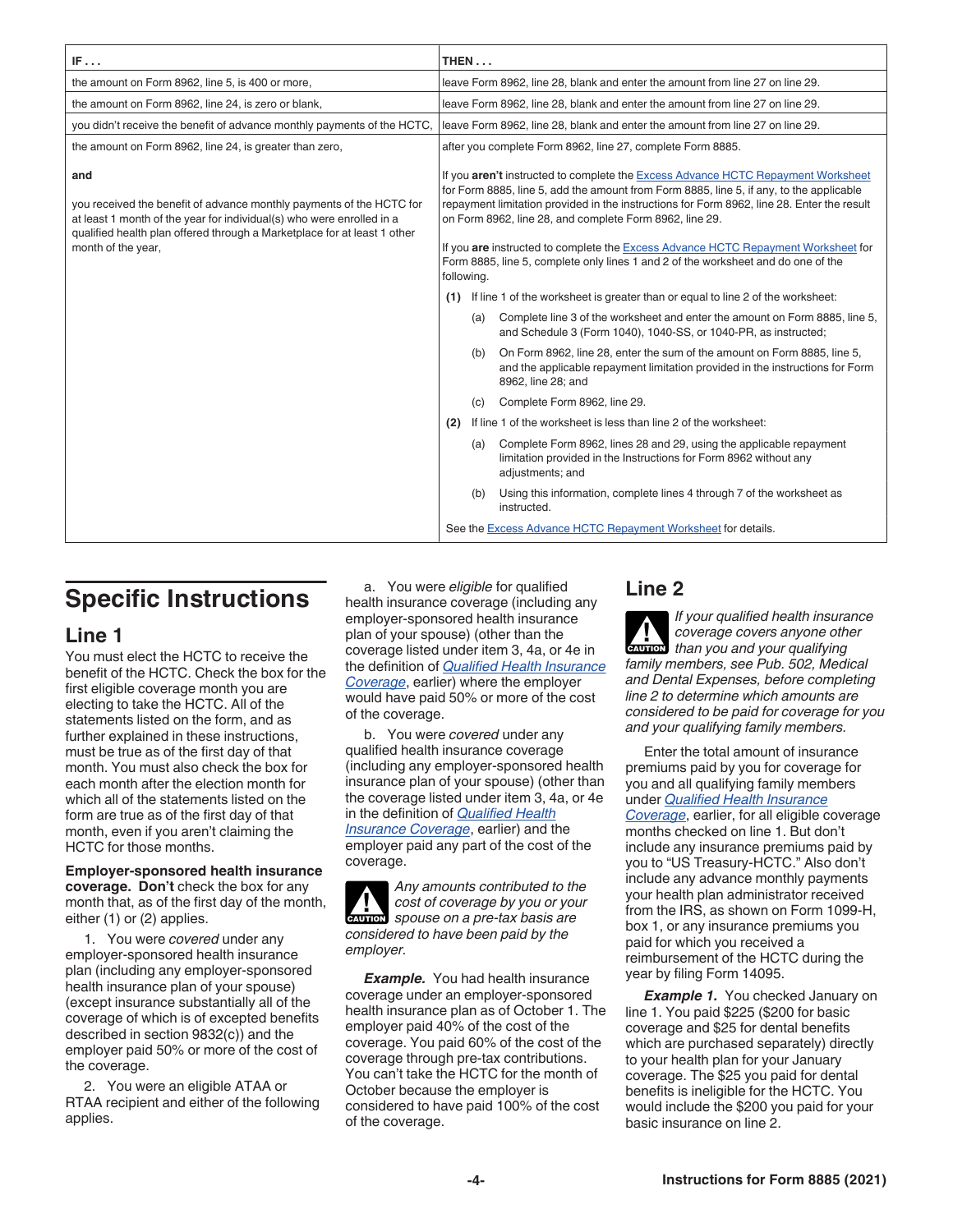#### **Excess Advance HCTC Repayment Worksheet—Line 5**

| 2. Enter the total advance monthly payments of the HCTC made on your behalf for coverage for any month not checked on Form 8885, line 1 (see<br>Form 1099-H) and reimbursements of the HCTC you received by filing Form 14095 for any month not checked on Form 8885, line 1. If line 2 is<br>greater than line 1, skip line 3 and go to line 4 metal and such a series of the series of the series of the series of the series of the series of the series of the series of the series of the series of the series of the s |  |
|------------------------------------------------------------------------------------------------------------------------------------------------------------------------------------------------------------------------------------------------------------------------------------------------------------------------------------------------------------------------------------------------------------------------------------------------------------------------------------------------------------------------------|--|
| 3. Subtract line 2 from line 1. Enter the result here and on:<br>$\bullet$ Form 8885, line 5; and<br>• Schedule 3 (Form 1040), line 13c; Form 1040-SS, line 10; or Form 1040-PR, line 10.<br><b>Don't</b> complete the rest of this worksheet <b>being the controller of the controller</b> controller the rest of this worksheet <b>being the controller</b> controller than 1990 of the controller than 1990 of the controller than 1990                                                                                   |  |
| 4. Subtract line 1 from line 2. Enter the result here enter and contained and contained and contained from line 2. Enter the result here enter and contained and contained and contained and contained and contained and conta                                                                                                                                                                                                                                                                                               |  |
| 5. Consider all the individual(s) covered under the health insurance coverage for which you received the benefit of the advance monthly payments<br>of the HCTC during the year. Were any of those individual(s) also enrolled in a qualified health plan offered through a Marketplace for at least 1<br>other month of the year?                                                                                                                                                                                           |  |

- **Yes.** Complete Form 8962 using the special instructions under *Participants in a Health Insurance Marketplace*, earlier. Go to line 6.
- **No.** Skip line 6. Enter the amount from line 4 on line 7.
- **6.** Is the amount on Form 8962, line 5, less than 400 AND the amount on Form 8962, line 24, greater than zero?

| • Yes. | IF $\ldots$                      | THEN enter on line 6                                                                                                              |  |  |
|--------|----------------------------------|-----------------------------------------------------------------------------------------------------------------------------------|--|--|
|        | Form 8962, line 28, is blank,    | the sum of Form 8962, line 26, and the<br>applicable repayment limitation provided in the<br>instructions for Form 8962, line 28. |  |  |
|        | Form 8962, line 28, isn't blank, | Form 8962, line 28, reduced by Form 8962,<br>lline 29.                                                                            |  |  |

**Note.** If you are married filing jointly and both you and your spouse must file Forms 8885, one spouse should figure their repayment limitation on line 6 of this worksheet. If line 6 is greater than line 7, enter the difference on line 6 of the second spouse's worksheet. Otherwise, enter zero on lines 6 and 7 of the second spouse's worksheet.

- **No.** Leave line 6 blank. Enter the amount from line 4 on line 7. ................................ **6.**
- **7.** If you entered an amount on line 6, enter the smaller of line 4 or line 6 here. Also enter the items below where indicated.

| $\mathsf{IF}$ you're filing $\dots$ | THEN include the amount on<br>lline 7 in the total entered on | AND enter "HCTC" and the amount on line 7                |  |  |
|-------------------------------------|---------------------------------------------------------------|----------------------------------------------------------|--|--|
| Form 1040, 1040-SR, or<br>1040-NR.  | lline 16                                                      | in the space next to box 3 on line 16; then check box 3. |  |  |
| Form 1040-SS or 1040-PR.            | lline 6                                                       | on the dotted line next to line 6.                       |  |  |

**Then, on Form 8885, line 5, enter the line 7 amount as a negative number by enclosing it in parentheses** ............... **7.**

**Example 2.** You checked December on line 1. You participated in the advance monthly payment program and paid only \$88 (27.5%) of your \$320 December premium to "US Treasury-HCTC." You received a Form 1099-H showing an advance payment of \$232 (72.5% of the \$320 premium) for your December coverage. You wouldn't include any part of the December coverage premium on line 2 because you already received the benefit of the advance monthly payment program for December. You must still file Form 8885 to elect the HCTC for December.

#### **Line 5**

If the resulting amount from line 5 is negative, zero, or blank, you can't claim the HCTC on your income tax return. However, you must still file Form 8885 to elect the HCTC for any months you participated in the advance monthly payment program.

You received an excess advance monthly payment of the HCTC if you received the benefit of an advance monthly payment for any month not checked on line 1 (see Form 1099-H) or received a reimbursement of the HCTC during the year by filing Form 14095 for any month not checked on line 1. You **must** reduce the amount on line 5 by the total of these payments. Use the **Excess** Advance HCTC Repayment Worksheet to figure the amount of the excess advance monthly payment that you must repay.